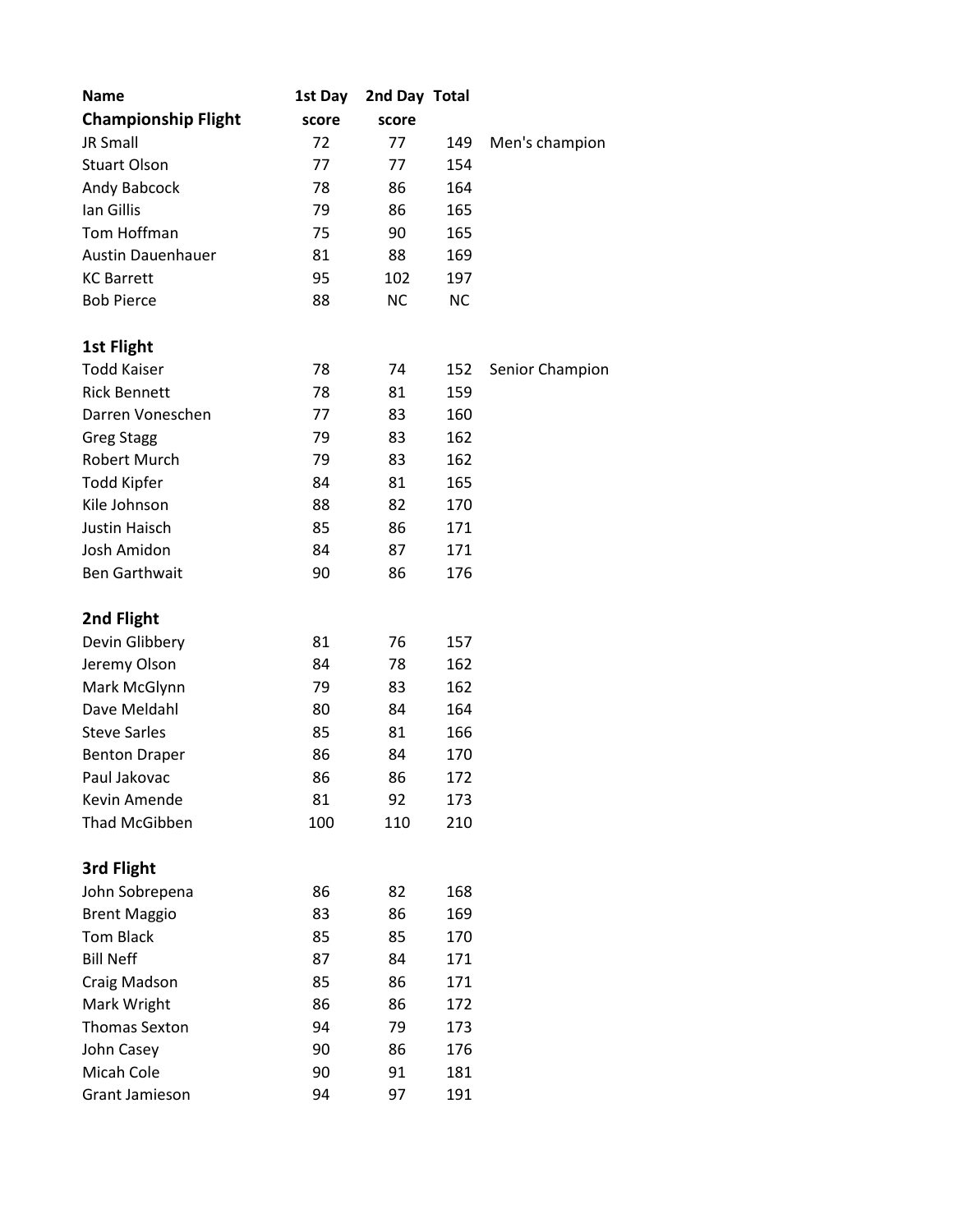## **4th Flight**

| Sandy Sward           | 86    | 82    | 168   | 144 2nd gross |                  |
|-----------------------|-------|-------|-------|---------------|------------------|
| Rikka Holiday         | 80    | 79    | 159   | 143 1st gross | Women's champion |
| <b>Ladies</b>         | Day 1 | Day 2 | Gross | <b>Net</b>    |                  |
| Logan Pappas          | 124   | NC    | NC    |               |                  |
| <b>Garrett Cronin</b> | 154   | 146   | 300   |               |                  |
| Henry Young           | 127   | 126   | 253   |               |                  |
| Ben Luckey            | 105   | 113   | 218   |               |                  |
| Ben Heisey            | 111   | 105   | 216   |               |                  |
| Mike Robitaille       | 104   | 105   | 209   |               |                  |
| Robb Miller           | 96    | 100   | 196   |               |                  |
| Seth Schonwill        | 101   | 95    | 196   |               |                  |
| Chris Seymour         | 104   | 91    | 195   |               |                  |
| 7th Flight            |       |       |       |               |                  |
| Jack Monteith         | 117   | NC    | 117   |               |                  |
| Jeff Schultz          | 106   | NC    | NC    |               |                  |
| <b>Todd Luckey</b>    | 118   | 105   | 223   |               |                  |
| Josh Moellenkamp      | 110   | 106   | 216   |               |                  |
| <b>Brock Yingling</b> | 98    | 111   | 209   |               |                  |
| Rick Chin             | 99    | 102   | 201   |               |                  |
| Joel Knizacky         | 96    | 102   | 198   |               |                  |
| Adam Anderson         | 103   | 95    | 198   |               |                  |
| Casey Bertram         | 101   | 96    | 197   |               |                  |
| 6th Flight            |       |       |       |               |                  |
| Don Pressly           | 107   | NC    | NC    |               |                  |
| Jamie Jackson         | 93    | 103   | 196   |               |                  |
| Nick Lauria           | 88    | 104   | 192   |               |                  |
| Allen Turner          | 102   | 90    | 192   |               |                  |
| John Etgen            | 93    | 98    | 191   |               |                  |
| Dave Stahl            | 99    | 89    | 188   |               |                  |
| <b>Stewart Bodner</b> | 93    | 90    | 183   |               |                  |
| <b>Bill Wellcome</b>  | 87    | 92    | 179   |               |                  |
| Vic Lutes             | 91    | 85    | 176   |               |                  |
| 5th Flight            |       |       |       |               |                  |
| Chad Loessberg        | 101   | NC    | NC    |               |                  |
| Chris Bodnar          | 101   | 101   | 202   |               |                  |
| Josh Bilges           | 97    | 102   | 199   |               |                  |
| Nathan Neergaard      | 101   | 88    | 189   |               |                  |
| Kaden Esser           | 98    | 87    | 185   |               |                  |
| <b>Travis Flippen</b> | 91    | 91    | 182   |               |                  |
| Jim Verellen          | 79    | 89    | 168   |               |                  |
| <b>Brian Priebe</b>   | 81    | 78    | 159   |               |                  |